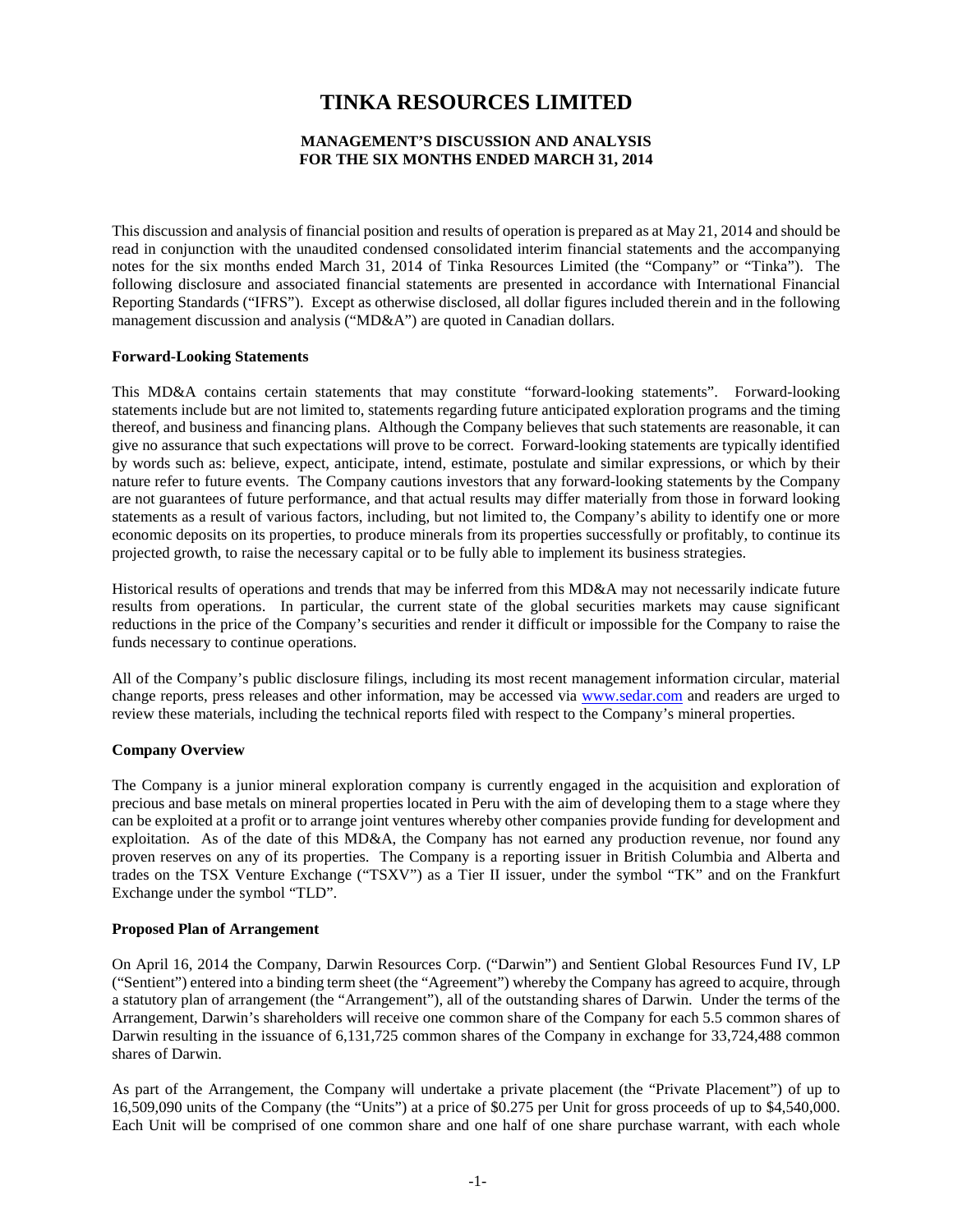warrant (the "Warrant") exercisable to acquire an additional common share at a price of \$0.365 for a period of 24 months. Sentient has agreed, subject to certain conditions, to subscribe for 12,872,727 Units under the Private Placement. On May 1, 2014 the Company completed the first tranche of the private placement and issued Sentient 1,818,182 units for gross proceeds of \$500,000.

The Arrangement will be subject to standard closing conditions for a transaction of this nature including, without limitation, receipt of all required shareholder, court and regulatory approvals by July 31, 2014. Closing of the Arrangement and Private Placement (the "Closing") is expected to occur approximately ten days after receipt of Darwin's shareholders approval. Darwin will hold a shareholder meeting on July 11, 2014 to consider and approve the Arrangement. The Agreement may be terminated by any party if Closing has not occurred by September 15, 2014.

The Company and Mr. Andrew Carter, the Company's President and CEO, have also reached an agreement whereby Mr. Carter will tender his resignation as the President and CEO and as a director of the Company upon closing and the Company will pay Mr. Carter all outstanding remuneration, if any, plus \$240,000.

# **Exploration Projects, Peru**

The Company has staked 47 claims covering 10,227 hectares in the Department of Pasco approximately 190 km NE of Lima and 40 km NW of Cerro de Pasco. The Colquipucro mining district lies some 40 km northwest of the famed Cerro de Pasco and Colquijirca lead-zinc-copper mines, 28 km ENE of the Raura mine, a copper-lead-zinc-silver deposit mined since 1958 and 25 km NE of Buenaventura's high grade, 150 million oz Uchuccahacua silver mine.

# *Colquipucro Project*

Preliminary reconnaissance exploration by the Company in 2006 included mapping and sampling of accessible underground workings. Results of systematic sampling between previously exploited high grade silver veins that occupy east-west trending, northerly dipping faults at Zone 1 ("Colquipucro") demonstrated the potential for a bulk-tonnage silver deposit. Narrow, sub-vertical fractures occur in the host rock between adjacent fault structures and are also mineralized. The host rock is a thinly banded sandstone belonging to the lower Cretaceous Goyllarisquisga ("Goyllar") Group. The sandstone sits unconformably above sedimentary breccias, greywacke, limestone and siltstone of the lower Cretaceous Oyon Formation which in turn overlies either limestones and dolostones of the Jurassic Purará Group or phyllites of the Devonian Excelsior Group. The Pucará Group is host to the famous Cerro de Pasco mine located about 40 km southeast from here.

Five surface channels were cut with a diamond saw along lines spaced 100 m apart and sampled between late 2006 and early 2007; this was followed by a 2,670 m, 15-hole diamond drilling program conducted in 2007. From the results of these 15 drill holes, 5 surface trenches and 2 underground workings, an NI 43-101 compliant, *inferred resource* of 5,669,853 tonnes grading 111.4 g/t Ag was estimated using 30 g/t Ag as a cut-off value. This equates to an average grade of 3.25 troy oz Ag/short ton and a contained metal content of 20,311,120 troy ounces of Ag.

| Category | Ag Cut-off<br>(g/t) | <b>Tonnes</b> | Avg. Grade<br>Ag(g/t) | <b>Troy Ounces</b><br><b>Ag/Short Ton</b> | <b>Contained</b><br><b>Troy Ounces</b> |
|----------|---------------------|---------------|-----------------------|-------------------------------------------|----------------------------------------|
| Inferred | 30                  | 5,669,853     | 111.4                 | 3.25                                      | 20,311,120                             |

## 2008 Silver Resources, Colquipucro

An induced polarization ("IP") and resistivity survey, consisting of 10 survey lines and totaling 8 line-kilometers, was completed in December, 2006 over the main zone and surrounding areas to help define drill targets. Stronger chargeability anomalies occur along the western part of the survey area, and several appear to coincide with elevated Ag, Pb, Zn and Cu values found in the trenches.

Limited exploration was conducted between September, 2008 and December, 2010. During February, 2009 a review of the project was undertaken, and it concluded that significant silver mineralization at Colquipucro is controlled by the complicated main regional fault and that future exploration must be directed at testing this 12 km long structural trend within the Company's permit area. It recommended a work program prior to drilling consisting of: metallurgical testing of Colquipucro drill core, petrographic analysis, detailed aerial photograph interpretation and detailed follow-up mapping and sampling of the Ayawilca zone and any further targets.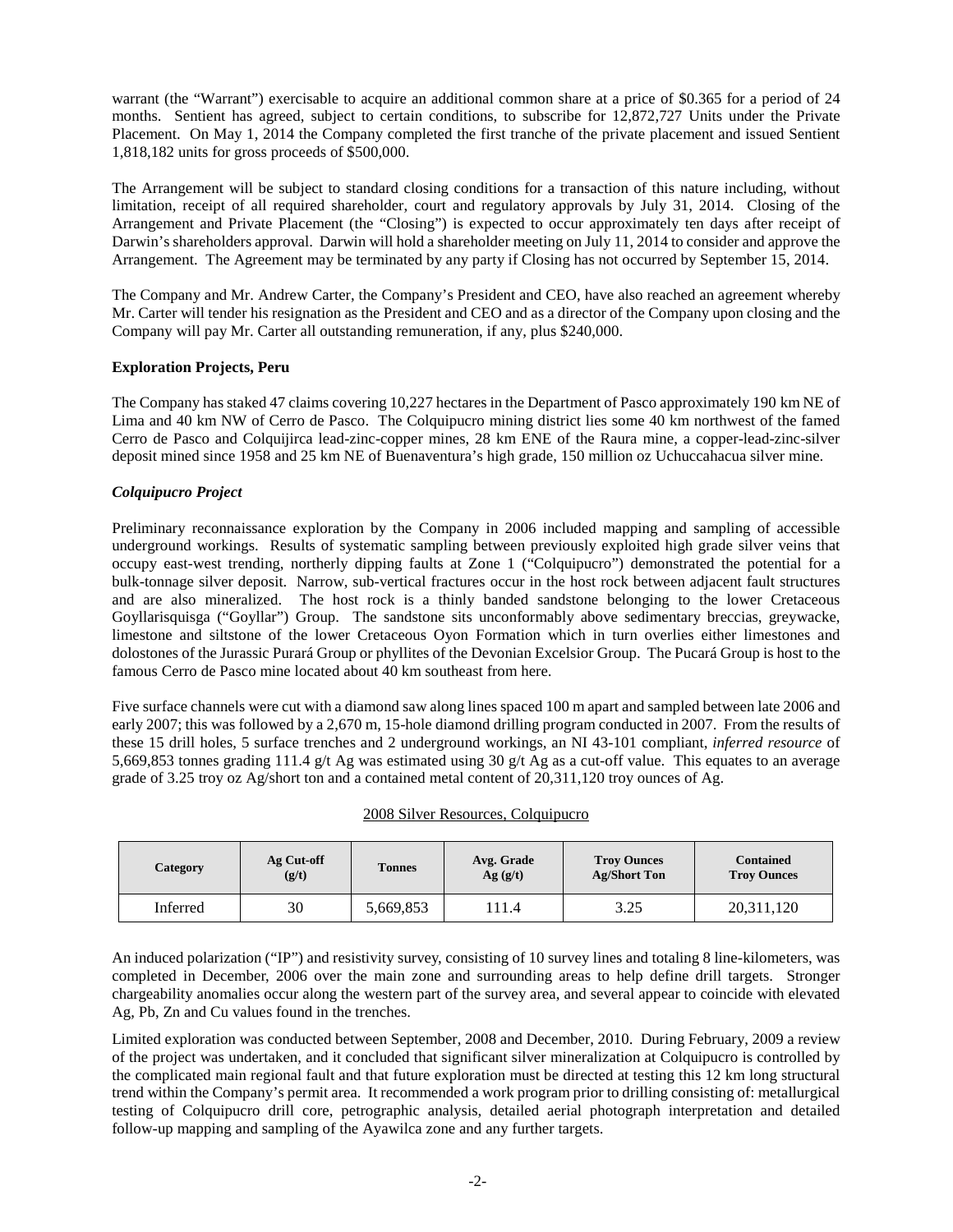Initial metallurgical test work was undertaken during April 2009 and produced positive results. Highlights from this work include:

- Silver recovery ranged from 90% to 97% with cyanide consumptions of 3.5 to 8.0 kg/t after leaching for 72 hours.
- Silver leaching kinetics was extremely fast for both composites.
- Although reagent consumption was moderate to high the leaching time was extremely rapid, suggesting further test work may allow cyanide consumption to be reduced with only a small loss in recoverable silver.

A detailed structural mapping program was conducted in August 2009 to further understand the controls of the mineralization at both Colquipucro and Ayawilca zones.

Ten more holes, totalling 1,763 m, were drilled at Colquipucro during 2011-2012. The objective was to explore the potential northern extension of the known resource area documented in the NI 43-101 report of 2008. A subsequent NI 43-101 report, commissioned in 2012 and revised in 2014, documents updated *inferred* resources of 12,113,530 tonnes grading 82.3 g/t (2.40 oz/t) silver, using a 15 g/t cut-off, and 7,190,898 tonnes grading 118.3 g/t (3.45 oz/t) silver, using a 30 g/t cut-off were estimated. This equates to 32,035,730 and 27,356,207 contained ounces of silver, respectively.

| $Cut-off$   | $15 \frac{g}{t}$ Ag | $15$ g/t Ag    | $15 \frac{\text{g}}{\text{t}}$ Ag | 30 g/t Ag | 30 g/t Ag      | 30 g/t Ag     |
|-------------|---------------------|----------------|-----------------------------------|-----------|----------------|---------------|
| Category    | Tonnes              | Average Grade: | Contained Oz.                     | Tonnes    | Average Grade: | Contained Oz. |
|             |                     | $g/t$ (oz)     |                                   |           | $g/t$ (oz)     |               |
| Sandstone   | 9.220.960           | 80.6(2.35)     | 23.890.861                        | 5.936.548 | 114.3(3.33)    | 21,821,145    |
| Lower Units | 2.892.569           | 87.6 (2.55)    | 8.144.869                         | 1.254.350 | 137.3 (4.00)   | 5,535,062     |
| Global      | 12.113.530          | 82.3 (2.40)    | 32,035,730                        | 7.190.898 | 118.3(3.45)    | 27.356.207    |

Revised 2012 Silver Resources, Colquipucro Project

Four sets of drill core samples were tested by bottle roll and vat leach simulation in 2012; nominal head grades of 30, 60, 90 and 120 g/t Ag were selected. The bottle roll tests yielded recoveries from about 32% to 84% Ag, and the vat leach tests ranged from about 13% to 71% recovery, respectively, after 72 hours. The preliminary tests conducted in 2009 were done on higher grade material, and the cyanide concentration used was also somewhat stronger.

A comprehensive mineralogical study was conducted on concentrates produced from sections of drill holes CDD 6 and CDD 13 at Uppsala University, Uppsala, Sweden using qualitative x-ray diffraction (XRD) and microprobe analysis. The most common silver mineral identified was a silver-sulphide, very likely argentite or acanthite. A silver sulphosalt of undetermined composition was also noted. Pyrite, arsenopyrite and zircon are common minerals identified in the concentrates.

In December, 2012 the Company signed an agreement with the Pillao community providing surface access for the Colquipucro project. The agreement grants the Company access for all exploration activities, including drilling, for the next thirty months.

Detailed mapping north of Colquipucro in 2012 resulted in the discovery of a new area called the "north zone" immediately northwest of the resource area. Surface channel sampling of highly fractured and oxidized sandstones yielded a contiguous 16 m section averaging just over 20  $g/t$  Ag and a 22 m interval averaging just under 1,000 ppm lead. These are considered significant results as the surface outcrops would be leached and not reflecting the actual metal content at depth.

Drilling resumed in the second week of January, 2013, and a further 10 holes were drilled. The objective was to improve the drilling density in certain areas along the existing sections and to start infill drilling along sections 50 m apart (the current sections are 100 m apart) in order to upgrade the resource classification from the *inferred* to the *indicated* category. The best intercepts from the first two holes included 18.7 m @ 165 g/t Ag (including 8 m @ 298  $g/t$  Ag) and 12 m @ 3.34% Zn, and 8 m @ 206.3  $g/t$  Ag. During May, the results of a further 3 holes were released with the best intercepts being 60 m @ 109 g/t Ag, 10 m @ 232 g/t Ag and 59.7 m @ 83 g/t Ag. Results from the last holes drilled at Colquipucro were announced in September; best results included 44 metres @ 65 g/t Ag and 21 metres @ 76 g/t Ag.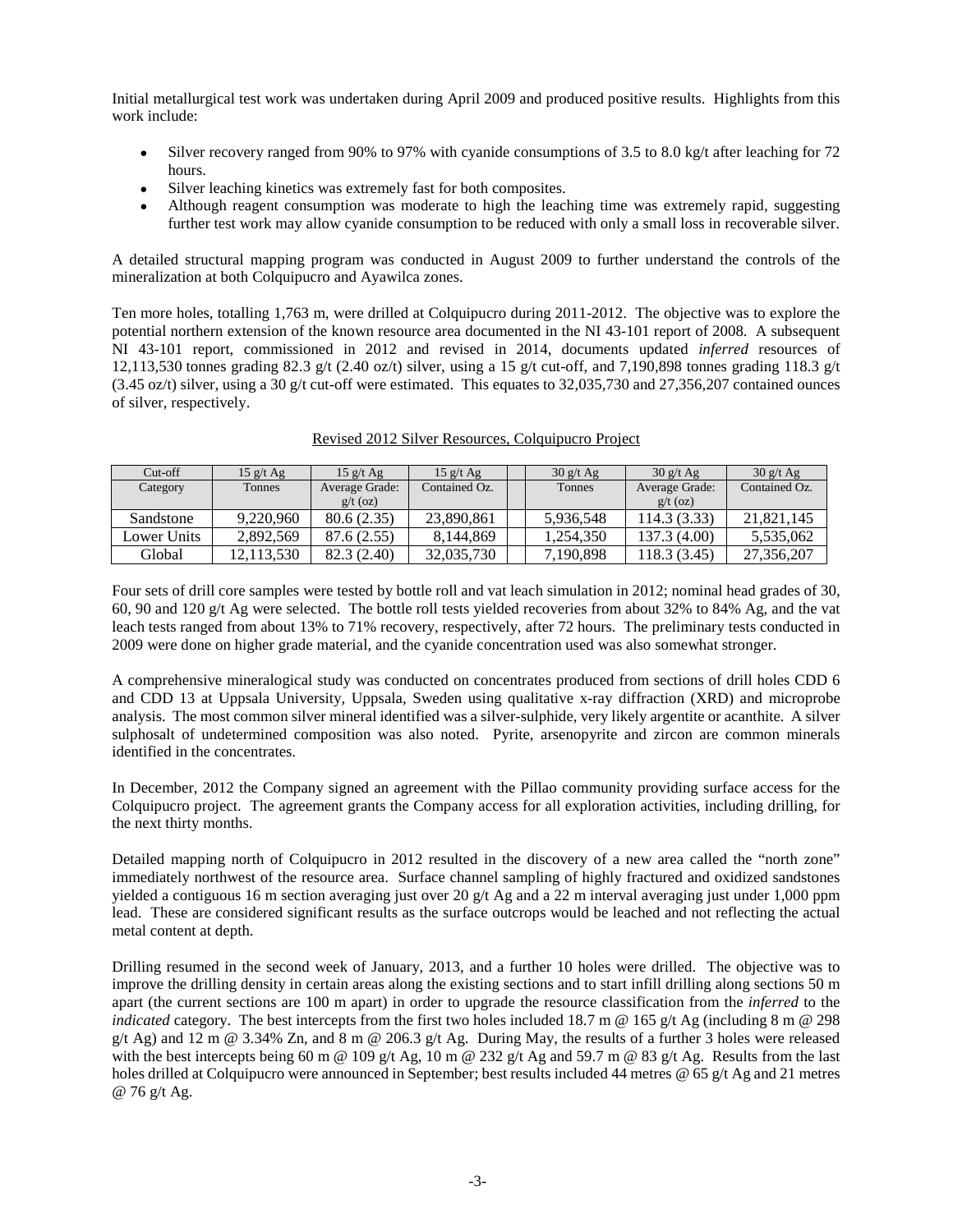In March 2014 the Company received from the General Bureau of Environmental Affairs ("**DGAAM"**) of the Ministry of Energy and Mines ("MINEM") of Peru, the Directorial Resolution N° 097-2014-MEM-DGAAM, approving the amendment of the Company's Environmental Impact Study SD ("**EIAsd"**) for the drilling program on its Colquipucro silver project. This approval of the modified EIAsd is for a period of 19 months and allows the Company to drill from an additional 34 platforms. Of these additional drill permits, 19 platforms are located within the area of the silver oxide resource, and 15 are located within an area of coincidental chargeability and magnetic anomalies to the south. The latter area is believed to be a base metal target similar to the Company's Ayawilca zinc project located 1.5 km south of the Colquipucro silver project.

## *Ayawilca Project*

The Ayawilca zone is located about 1.5 km south of Colquipucro. Numerous small workings exist here along narrow faults, also hosted by sandstone and siltstone of the Goyllar Group. The showings are oxidized and yielded highly anomalous zinc and lead values with lesser amounts of silver.

Soil sampling and IP surveys were extended southward from Colquipucro to cover both the Ayawilca zone showings and a series of long fault structures that trend easterly from the showings. An east-west baseline was established along the valley floor just south of the Colquipucro deposit in November, 2007. The baseline and four southerly trending lines were sampled southwards from the baseline; a total of 362 soil samples were collected. Encouraging soil geochemical anomalies of Ag, Zn and Pb seem to correlate with these structures.

A second, more extensive soil survey was completed shortly thereafter along 7 more north-south lines for a total of 558 samples collected. Numerous anomalous areas, mostly in zinc and lead, occur along the baseline in the valley bottom, and coincident with the large east-west trending faults/fractures extending easterly from the Ayawilca showings.

An application for 8 drill platforms, spaced at 2 platforms per section along lines 200 m apart, was granted in 2008; the objective was to eventually test the large east-west trending structures which underlie the coincidental soil geochemical anomalies east of the Ayawilca showings.

The initial IP survey done in 2010 was along the western portion of the Ayawilca zone, largely coincidental with and overlapping the first soil survey lines. Eight pole-dipole traverse lines were completed for a total of 14.1 line-km; the pole-dipole method was used with a 25 m dipole separation. Large, irregular zones of high chargeability and low resistivity were discovered starting at around 150 m depth.

During the first week of February 2011, the Company was granted a modification to the existing 50-hole diamond drill permit for a further 8 holes to test the Ayawilca zone. The first of two holes to test the western side of Ayawilca was collared on May 21, 2011. The objective of this drilling program was to explore for a near-surface, bulk tonnage silver resource similar to Colquipucro. This program was not successful in its objective, but a few isolated intervals of zinc mineralization were intersected. Hole DDH-69 intercepted 2 m @ 13.56% Zn, and hole DDH-71 intercepted 8 m @ 15.94% Zn.

Following this shallow drilling phase, a deeper hole (DDH-53) was drilled in November, 2011, targeting the large east-west structures at depth. Massive and semi-massive sulphides, dominated by pyrite and sphalerite, were encountered in the same sedimentary breccia, greywacke and siltstone found below the sandstones at Colquipucro, but here the sulphides are not oxidized. These sediments have been determined to belong to the Oyon Formation. Hole DDH-53 returned values of up to 30 m  $\omega$  3.49% Zn, 10 m  $\omega$  4.52% Zn and 2 m  $\omega$  10.0% Zn; the mineralization remains open at depth in this hole.

Re-examination of the 2010 IP survey showed that hole DDH-53 penetrated a portion of the chargeability anomaly, and that all the shallows holes did not. Following the discovery of massive sulphide mineralization at depth, a second IP survey was conducted during February 2012, east and south of the 2010 survey area. A total of 13.525 line-kilometres were surveyed but with a 50 m dipole spacing instead of a 25 m spacing. Chargeability anomalies now spanned a distance over 1,200 m east-west beneath the network of dominantly east-west fault fractures that overly them.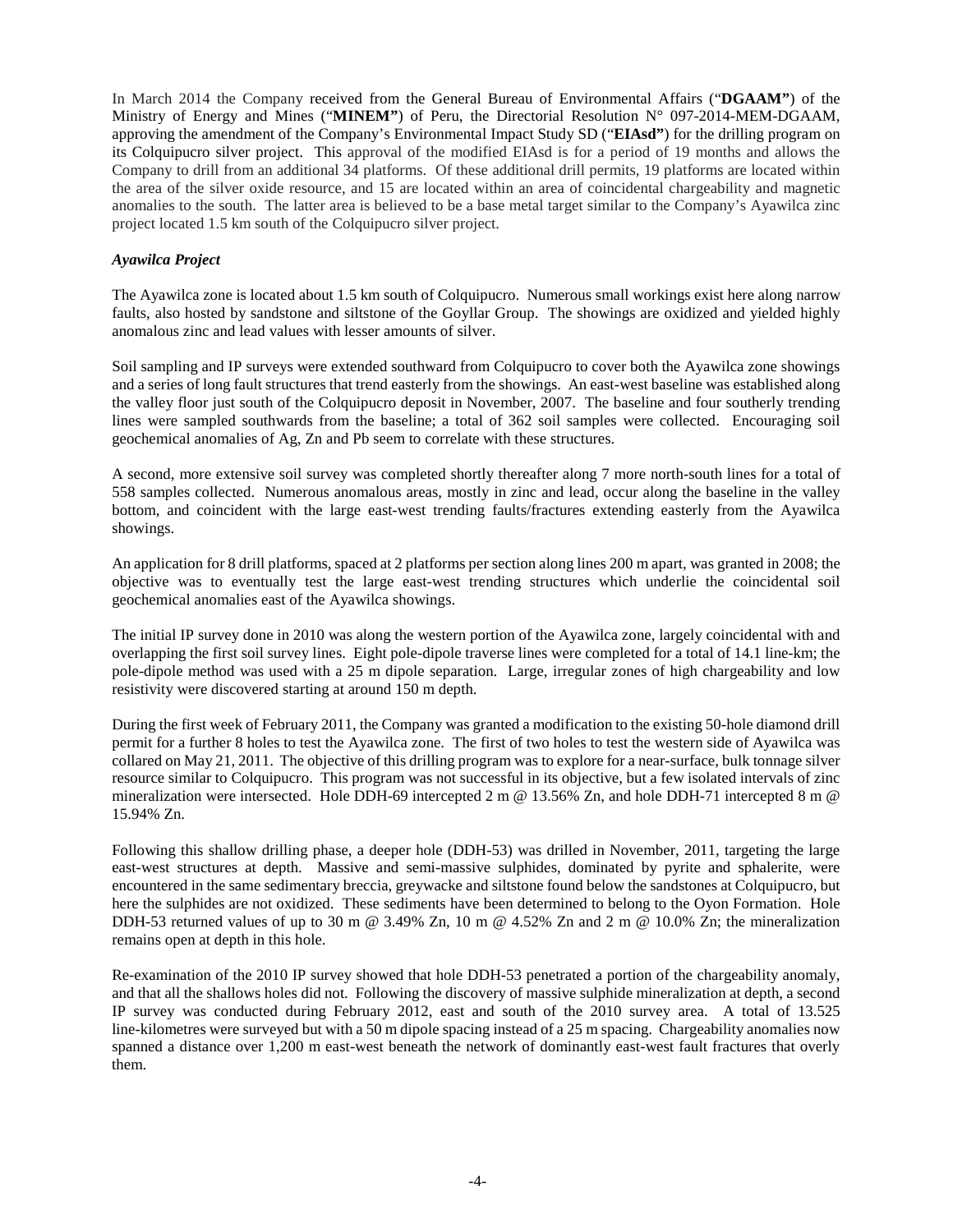Drilling continued until Easter in 2012 when a further 4 holes were completed: DDH-52B and A12-01 to A12-03. Hole DDH-52B returned results of up to 8 m @ 5.4% Zn, including 10.4 m @ 7.1% Zn. The other holes, located along a section 250 m further east, yielded broad but weaker zones of mineralization.

Exploration ceased after Easter when the community of Yanacocha, in which the Ayawilca project is situated, interrupted activities pending a working agreement between the community and the Company. At the end of July 2012, the Company signed a surface access agreement with the Yanacocha community. The agreement grants the Company access for all exploration activities including drilling for the next thirty months. This is a positive decision by the community, and the Company continues to work with them, not only in the development of the Ayawilca project, but in the development of sustainable projects and social programs for the community as a whole.

In September, 2012, drilling resumed at Ayawilca. During November 2012, results from hole A12-04A were released with a significant interval of 20 m @ 7.1% Zn, including 14 m @ 9.6% Zn. Drilling continued up to the 2012 Christmas break, completing a total of 10 holes for the year. The most significant results came from hole A12-08 which yielded 70 m @ 4.8% Zn (including 19 m @ 9.0% Zn) and 18.5 m @ 6.6% Zn. Hole A12-09 yielded results of up to 13.5 m @ 4.5% Zn. Up to the end of 2012, ten of the twelve holes intercepted either semi-massive or massive sulphides consisting of pyrite, pyrrhotite and sphalerite with lesser galena, chalcopyrite and arsenopyrite. Several intervals of massive sulphide were intercepted, ranging from a few metres to 10's of metres in thickness, interspersed with zones of semi-massive and disseminated sulphides. The mineralized zones contain hematite and magnetite with siderite (an iron carbonate) and argillic alteration. Surrounding the mineralization is a wide envelope of propylitic alteration dominated by chlorite.

A third IP survey was performed at Ayawilca early in 2013. This survey lies east of the 2012 survey area and comprises 9.3 line-kilometres along 5 north-south trending lines. Very strong chargeability anomalies were discovered east of and contiguous with the strong anomalies found along the eastern edge of the 2012 survey. The extent of the chargeability (IP) anomalies now spans a distance of about 1,700 m east-west. In addition, the entire survey area since 2010 was tested with a ground magnetic survey, and the entire IP and surface resistivity data from the 2010 through 2013 surveys was compiled and modeled using 3-D inversion methods. The magnetic survey defined several large anomalies, one of which has been confirmed to be caused by massive pyrrhotite bodies. Some magnetite occurs with the zinc mineralization near to the pyrrhotite bodies, but its influence on these anomalies is probably minor. Recent drilling along the edge of another large magnetic anomaly has found magnetite associated with sphalerite (zinc) mineralization, and this anomaly remains open for several hundred metres to the east.

IP surveying was done along another zone north of Colquipucro called Chaucha. Strong chargeability conductors were found here, but the source seems to be disseminated pyrite associated with orogenic quartz in metamorphic rocks of the Devonian Excelsior Group that comprises the basement rocks that underlie both the Colquipucro and Ayawilca deposits.

Drilling at Ayawilca resumed during the second week of January 2013 and continued to test a series of large 3-D inversion, IP anomalies that span a distance of 1,700 metres east-west; the anomalies remain open to the east. The Company has filed an amendment to the existing drill permit for a further 74 drill platforms covering the anomalies identified by geophysics. On March 12, 2013 and April 2, 2013 results of three drill holes were reported with the best intersections being 12 m @ 5.84% Zn (including 4 m @ 11.56% Zn) and 16 m @ 4.62% Zn (including 8 m @ 6.62% Zn). During May and June, the results of a further 4 holes were released. Strong mineralization was intercepted with the best intersections being 60 m @ 7.75% Zn (including 24 m @ 13.85% Zn and 46.5 g/t Ag), 29 m @ 7.05% Zn, 24 m @ 4.79% Zn and 10 m @ 7.85% Zn in hole A13-05 near the western edge of the zone.

In July, 2013, the Company received the approval of its Environmental Impact Assessment ("EIA") for the next proposed drill program at Ayawilca. The permit will allow for up to 74 platforms for a period of 30 months. The Company also submitted its water study to the local authority which was approved.

While waiting for permission from the authorities to resume drilling activities, the northern and southern extremities of the property were mapped and prospected on a reconnaissance level. So far, about 90% of the northern sector has been mapped and prospected.

The Company announced in September 2013 that the final approval to resume work at Ayawilca had been granted. During this time the last drill results for both Ayawilca and Colquipucro projects were announced.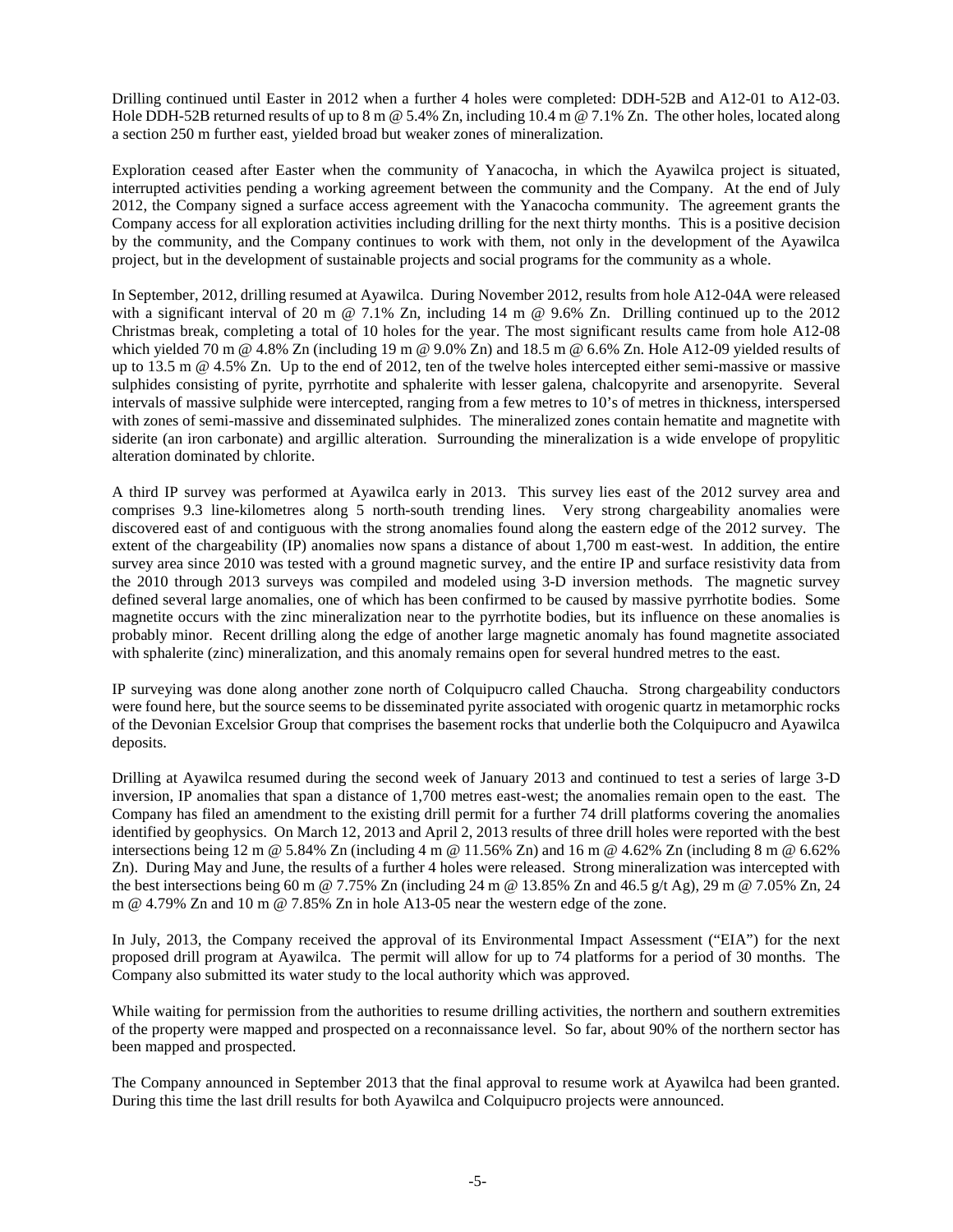In September 2013, drilling recommenced at Ayawilca with hole A13-10, and a further 8 holes totalling 3,045 metres were completed by December 31, 2013. Subsequent to December 31, 2013, an additional hole of 448 metres, A14-18, was completed. The best intersections reported from these holes were 36 m @ 5.93% Zn, 22.8 m @ 5.8% Zn, 4 m @ 7.22% Zn, 6.3 m @ 6.19% Zn and 12 m @ 4.22% Zn. Mineralization has now been traced for 1,000 m between the site of holes A13-05 and A13-06 to the southwest and hole A14-18 to the northeast.

The qualified person for the Company's projects, Mr. John Nebocat (P.Eng.), V.P. of Exploration for the Company, has reviewed and approved the scientific and technical information in this MD&A.

## **Selected Financial Data**

The following selected financial information is derived from the unaudited condensed consolidated interim financial statements of the Company.

|                                      | Fiscal 2014                  |                       | <b>Fiscal 2013</b>      |                              |                              |                       | <b>Fiscal 2012</b>            |                              |
|--------------------------------------|------------------------------|-----------------------|-------------------------|------------------------------|------------------------------|-----------------------|-------------------------------|------------------------------|
|                                      | <b>Mar. 31</b><br>2014<br>\$ | Dec. 31<br>2013<br>\$ | <b>Sept. 30</b><br>2013 | <b>Jun. 30</b><br>2013<br>\$ | <b>Mar. 31</b><br>2013<br>\$ | Dec. 31<br>2012<br>\$ | <b>Sept. 30</b><br>2012<br>\$ | <b>Jun. 30</b><br>2012<br>\$ |
| <b>Operations:</b>                   |                              |                       |                         |                              |                              |                       |                               |                              |
| Revenues                             | Nil                          | Nil                   | Nil                     | Nil                          | Nil                          | Nil                   | Nil                           | Nil                          |
| <b>Expenses</b>                      | (280, 652)                   | (293,080)             | (279, 605)              | (220, 859)                   | (1,731,010)                  | (370, 124)            | (749, 811)                    | (201, 635)                   |
| Other items                          | 28,890                       | 32,123                | (43, 498)               | (15,999)                     | (5, 478)                     | 11,127                | (25,530)                      | (2,440)                      |
| Net loss and<br>comprehensive loss   | (251,762)                    | (260, 957)            | (323, 103)              |                              | $(236,858)$ $(1,736,488)$    | (358,997)             | (775, 341)                    | (204, 075)                   |
| Loss per share<br>-basic and diluted | (0.00)                       | (0.00)                | (0.02)                  | (0.00)                       | (0.02)                       | (0.00)                | (0.01)                        | (0.00)                       |
| Dividends per share                  | Nil                          | Nil                   | Nil                     | Nil                          | Nil                          | Nil                   | Nil                           | Nil                          |
| <b>Balance Sheet:</b>                |                              |                       |                         |                              |                              |                       |                               |                              |
| Working capital                      | 291,704                      | 1,134,633             | 1,440,632               | 2,228,112                    | 1,401,908                    | 2,730,618             | 2,135,148                     | 2,510,010                    |
| Total assets                         | 12,415,332                   | 12,614,148            | 11,868,307              | 11,921,621                   | 9,742,690                    | 9,624,123             | 7,794,594                     | 7,711,916                    |
| Total long-term liabilities          | Nil                          | Nil                   | Nil                     | Nil                          | Nil                          | Nil                   | Nil                           | Nil                          |

# **Results of Operations**

*Three Months Ended March 31, 2014 Compared to Three Months Ended December 31, 2013*

During the three months ended March 31, 2014 ("Q2") the Company reported a net loss of \$251,762, compared to a net loss of \$260,957 for the three months ended December 31, 2013 ("Q1"), a decrease in loss of \$9,195. The decrease in loss in Q2 was attributed primarily to:

- (i) \$30,015 audit fees recorded in Q1 due to the timing of billings of the Company's year-end financial statements; and
- (ii) general decrease in levels of activities in Q2 compared to Q1 which reflected in reduced general exploration costs, office costs, salaries, wages and benefits, and travel costs in Peru.

The decrease in loss in Q2 was partially offset by the following:

- (i) an increase of \$9,578 in legal fees, from \$4,105 for Q1 to \$13,683 for Q2. The increase was mainly due to legal advice provided to the Company on amending its NI 43-101 Technical Report on the Colquipucro project and legal services relating to the drafting and review of the Arrangement; and
- (ii) an increase of \$14,972, from \$8,212 for Q1 to \$23,184 for Q2, for share-based compensation expenses relating to the granting of share options.

# *Six Months Ended March 31, 2014 Compared to Six Months Ended March 31, 2013*

During the six months ended March 31, 2014 (the "2014 period"), the Company reported a net loss of \$512,719 (\$0.01 per share) compared to a net loss of \$2,095,485 (\$0.03 per share) for the six months ended March 31, 2013 (the "2013 period"), a decrease in loss of \$1,582,766. The decrease in loss during the 2014 period was primarily attributed to a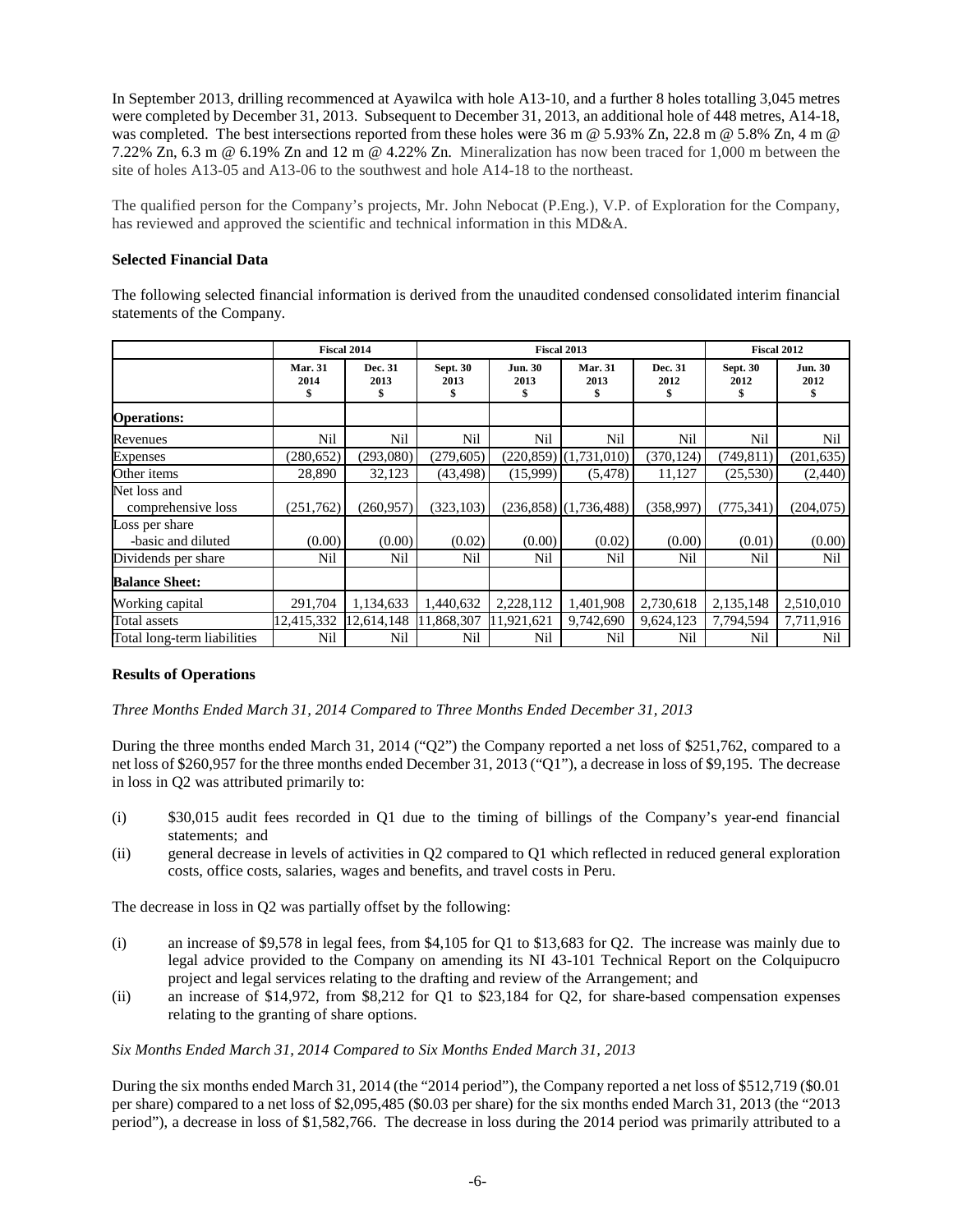\$1,380,525 decrease in share-based compensation expense and a general decrease in the level of activities. During the 2014 period the Company recorded \$31,396 share-based compensation relating to the granting of 220,000 share options compared to \$1,372,338 share-based compensation recorded on the granting of 3,040,000 share options during the 2013 period. During the 2013 period the Company also recorded share-based compensation of \$39,583 on the vesting of stock options which were previously granted.

General and administrative expenses decreased by \$1,527,402, from \$2,101,134 during the 2013 period to \$573,732 during the 2014 period. Specific expenses of note are as follows:

- during the 2014 period the Company was billed \$21,800 (2013 \$20,600) for accounting and administration services provided by Chase Management Ltd. ("Chase") a private company owned by Mr. Nick DeMare, the Chief Financial Officer ("CFO") and a director of the Company. In addition, the Company was billed \$2,010 (2013 - \$2,400) by Chase for office space provided;
- during the 2014 period management fees of \$60,000 (2013 \$60,000) were billed by Mr. Andrew Carter, the Company's President, in his capacity as such;
- during the 2014 period the Company incurred \$53,218 (2013 \$48,911) for professional expenses, of which \$39,300 (2013 - \$24,200) was billed by private companies owned by certain directors of the Company, \$8,745 (2013 - \$9,026) was reimbursed to public companies with certain common directors for shared personnel, office and other costs and \$5,173 (2013 - \$15,685) was billed by various parties for consulting services. The Company also capitalized \$35,700 (2013 - \$17,800) professional fees, which was billed by a private company owned by the Vice-President of Exploration of the Company, to exploration and evaluation assets;
- a total of \$75,934 decrease in general exploration costs, office costs, office rent, salaries, wages and benefits, and travel costs from \$333,132 for the 2013 period to \$257,198 for the 2014 period. The decrease was mainly due to decreased levels of activities in Peru during the 2014 period;
- share-based compensation of \$31,396 (2013 \$1,372,338) was recorded during the 2014 period relating to the granting of share options. During the 2013 period the Company also recorded share-based compensation of \$39,583 on the vesting of stock options which were previously granted;
- during the 2014 period the Company was billed a total of \$34,500 (2013 \$38,500) for investor relations costs. See also "Investor Relations Activities";
- corporate development expenses decreased by \$34,294 from \$55,587 during the 2013 period to \$21,293 during the 2014 period. During the 2014 period the Company significantly curtailed participation in corporate development programs; and
- audit fees of \$30,015 (2013- \$43,911) for the Company's year-end financial statements.

During the 2014 period the Company capitalized \$1,790,095 (2013 - \$2,579,459) for mineral property interests exploration expenditures and acquisition costs, comprising \$202,120 (2013 - \$740,387) on the Colquipucro Project, \$1,390,161 (2013 - \$1,549,916) on the Ayawilca Project, and \$197,814 (2013 - \$289,156) for IVA tax in Peru. See also "Exploration Projects".

|             |                             | As at March 31, 2014                                 |                   | As at September 30, 2013         |                                                |                    |  |
|-------------|-----------------------------|------------------------------------------------------|-------------------|----------------------------------|------------------------------------------------|--------------------|--|
|             | <b>Acquisition</b><br>Costs | <b>Deferred</b><br><b>Exploration</b><br>Costs<br>\$ | <b>Total</b><br>Ф | <b>Acquisition</b><br>Costs<br>J | <b>Deferred</b><br><b>Exploration</b><br>Costs | <b>Total</b><br>\$ |  |
| Colquipucro | 207,167                     | 5,766,290                                            | 5,973,457         | 207,167                          | 5,564,170                                      | 5,771,337          |  |
| Ayawilca    | 23,984                      | 4,454,575                                            | 4,478,559         | 23,984                           | 3.064.414                                      | 3,088,398          |  |
| Other       |                             | 1,441,089                                            | 1,441,089         |                                  | 1,243,275                                      | 1,243,275          |  |
|             | 231,151                     | 11,661,954                                           | 11,893,105        | 231.151                          | 9,871,859                                      | 10,103,010         |  |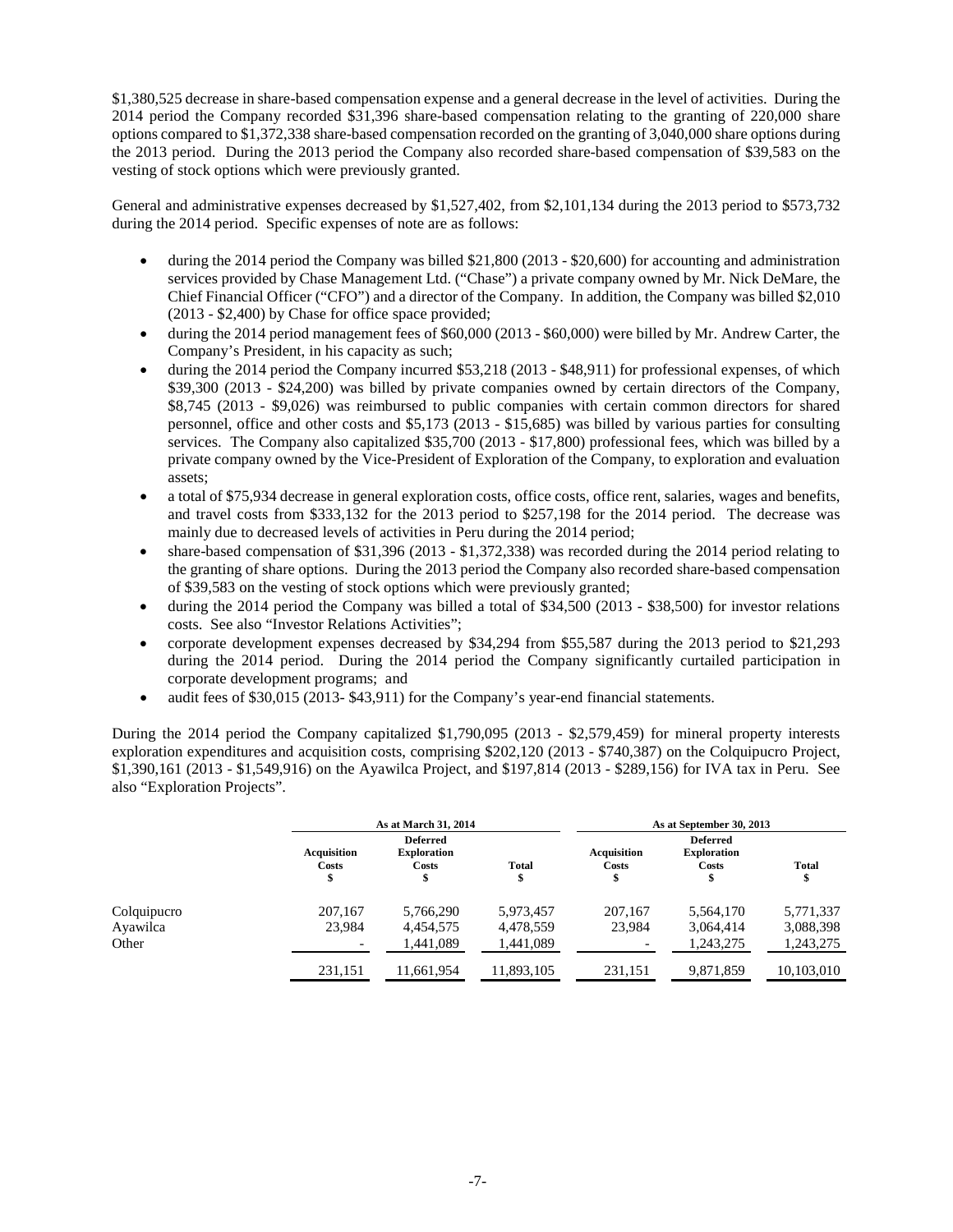|                                               | Colquipucro | Ayawilca<br>\$ | Other<br>\$    | <b>Total</b><br>\$ |
|-----------------------------------------------|-------------|----------------|----------------|--------------------|
| <b>Balance at September 30, 2012</b>          | 4,312,791   | 407,939        | 749,108        | 5,469,838          |
| <b>Exploration costs</b>                      |             |                |                |                    |
| Assays                                        | 47,206      | 137,652        |                | 184,858            |
| Camp costs                                    | 64,254      | 170,901        |                | 235,155            |
| Community relations                           | 55,725      | 61,853         |                | 117,578            |
| Consulting                                    | 4,331       | 11,305         |                | 15,636             |
| Depreciation of property, plant and equipment | 10,349      | 19,334         |                | 29,683             |
| Drilling                                      | 522,871     | 991,882        |                | 1,514,753          |
| Exploration site                              | 71,960      | 152,193        |                | 224,153            |
| Field equipment                               | 93,254      | 128,754        |                | 222,008            |
| Fuel                                          | 37,864      | 181,793        |                | 219,657            |
| Geological                                    | 116,477     | 234,788        |                | 351,265            |
| <b>Salaries</b>                               | 366,124     | 235,423        |                | 601,547            |
| Transportation                                | 25,112      | 327,006        |                | 352,118            |
| Travel                                        | 6,343       | 3,591          |                | 9,934              |
| <b>VAT</b>                                    |             |                | 494,167        | 494,167            |
|                                               | 1,421,870   | 2,656,475      | 494,167        | 4,572,512          |
| <b>Acquisition costs</b>                      |             |                |                |                    |
| Surface right payments                        | 36,676      | 23,984         |                | 60,660             |
| <b>Balance at September 30, 2013</b>          | 5,771,337   | 3,088,398      | 1,243,275      | 10,103,010         |
| <b>Exploration costs</b>                      |             |                |                |                    |
| Assays                                        | 7,409       | 25,438         |                | 32,847             |
| Camp costs                                    | 33,329      | 104,919        |                | 138,248            |
| Community relations                           | 2,513       | 70,011         |                | 75,524             |
| Consulting                                    |             | 2,563          |                | 2,563              |
| Depreciation of property, plant and equipment | 1,391       | 13,725         |                | 15,116             |
| Drilling                                      |             | 663,990        |                | 663,990            |
| Exploration site                              | 16,824      | 71,933         | $\overline{a}$ | 88,757             |
| Field equipment                               | 706         | 48,576         |                | 49,282             |
| Fuel                                          |             | 86,974         |                | 86,974             |
| Geological                                    | 15,416      | 101,243        |                | 116,659            |
| Geophysics                                    |             | 10,054         |                | 10,054             |
| Salaries                                      | 123,185     | 91,897         |                | 215,082            |
| Transportation                                | 1,347       | 98,838         |                | 100,185            |
| <b>VAT</b>                                    |             |                | 197,814        | 197,814            |
|                                               | 202,120     | 1,390,161      | 197,814        | 1,790,095          |
| <b>Balance at March 31, 2014</b>              | 5,973,457   | 4,478,559      | 1,441,089      | 11,893,105         |

During the 2014 period the Company completed a non-brokered private placement financing of 2,769,480 units at a price of \$0.50 per unit for gross proceeds of \$1,384,740. During the 2013 period the Company completed a private placement financing totalling 3,000,000 units at \$0.75 per unit for gross proceeds of \$2,250,000. In addition, during the 2014 period the Company received \$21,600 (2013 - \$452,690) from the exercise of share options and warrants. The funds were allocated for exploration on the Company's Colquipucro and Ayawilca projects and general working capital purposes.

#### **Financial Condition / Capital Resources**

As at March 31, 2014 the Company had cash of \$438,772 and working capital in the amount of \$291,704. The Company's ability to continue as a going concern is dependent upon the ability of the Company to obtain the necessary financing to develop properties and to establish future profitable production. To date the Company has not earned significant revenues and is considered to be in the exploration stage. The Company's operations are funded from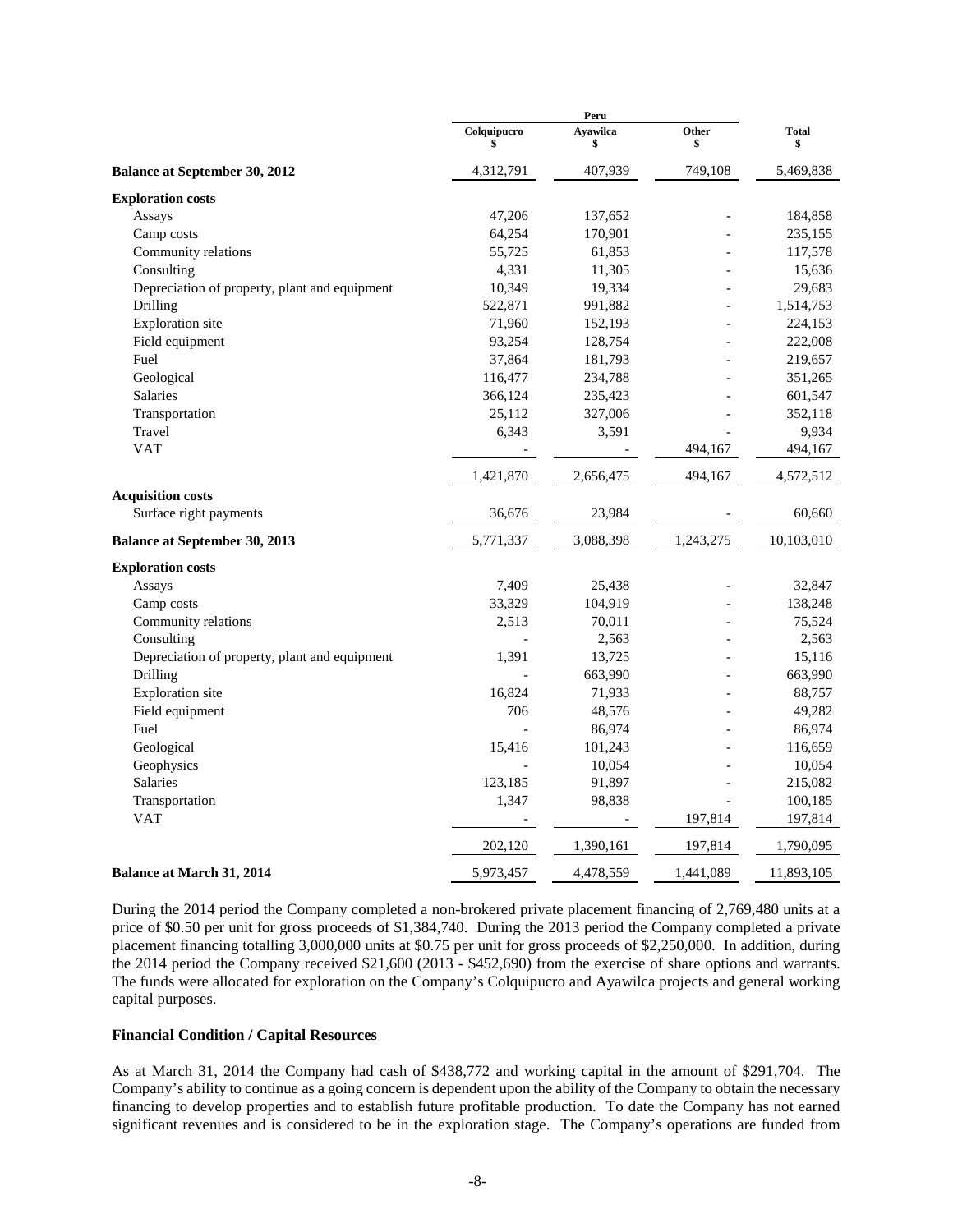equity financings which are dependent upon many external factors and may be difficult to impossible to secure or raise when required. Management considers that the Company will require additional equity financing to continue exploration and drilling activities on its mineral property interests in Peru and to fund ongoing corporate and administrative costs. While the Company has been successful in securing financings in the past, there is material uncertainty it will be able to do so in the future. This material uncertainty casts significant doubt about the Company's ability to continue as a going concern.

On April 16, 2014 the Company entered into the Agreement to acquire Darwin and undertake the Private Placement to raise up to \$4,540,000. On May 1, 2014 the Company completed the first tranche of the Private Placement for gross proceeds of \$500,000. See "Proposed Plan of Arrangement".

## **Off-Balance Sheet Arrangements**

The Company has no off-balance sheet arrangements.

#### **Proposed Transactions**

See "Proposed Plan of Arrangement".

#### **Critical Accounting Estimates**

The preparation of financial statements in conformity with IFRS requires management to make estimates and assumptions that affect the reported amounts of assets and liabilities and disclosure of contingent assets and liabilities at the date of the financial statements, and the reported amounts of revenues and expenditures during the reporting period. Examples of significant estimates made by management include estimating the fair values of financial instruments, valuation allowances for deferred income tax assets and assumptions used for share-based compensation. Actual results may differ from those estimates.

A detailed summary of all the Company's significant accounting policies is included in Note 3 to the September 30, 2013 annual consolidated financial statements.

#### **Changes in Accounting Policies**

There are no changes in accounting policies.

## **Transactions with Related Parties**

A number of key management personnel, or their related parties, hold positions in other entities that result in them having control or significant influence over the financial or operating policies of those entities. Certain of these entities transacted with the Company during the reporting period.

#### (a) *Transactions with Key Management Personnel*

During the six months ended March 31, 2014 and 2013 the following amounts were incurred with respect to the Company's Chief Executive Officer (Mr. Andrew Carter), the Company's Vice-President of Exploration (Mr. John Nebocat), and the Company's CFO (Mr. Nick DeMare):

|                                        | 2014<br>\$ | 2013<br>\$ |
|----------------------------------------|------------|------------|
| Management fees - Mr. Carter           | 60,000     | 60,000     |
| Professional fees - Mr. DeMare         | 9.000      | 6,000      |
| Professional fees - Mr. Nebocat        | 54,000     | 27,000     |
| Share-based compensation - Mr. Carter  |            | 265,771    |
| Share-based compensation - Mr. DeMare  |            | 212.617    |
| Share-based compensation - Mr. Nebocat |            | 186,040    |
|                                        | 123.000    | 757.428    |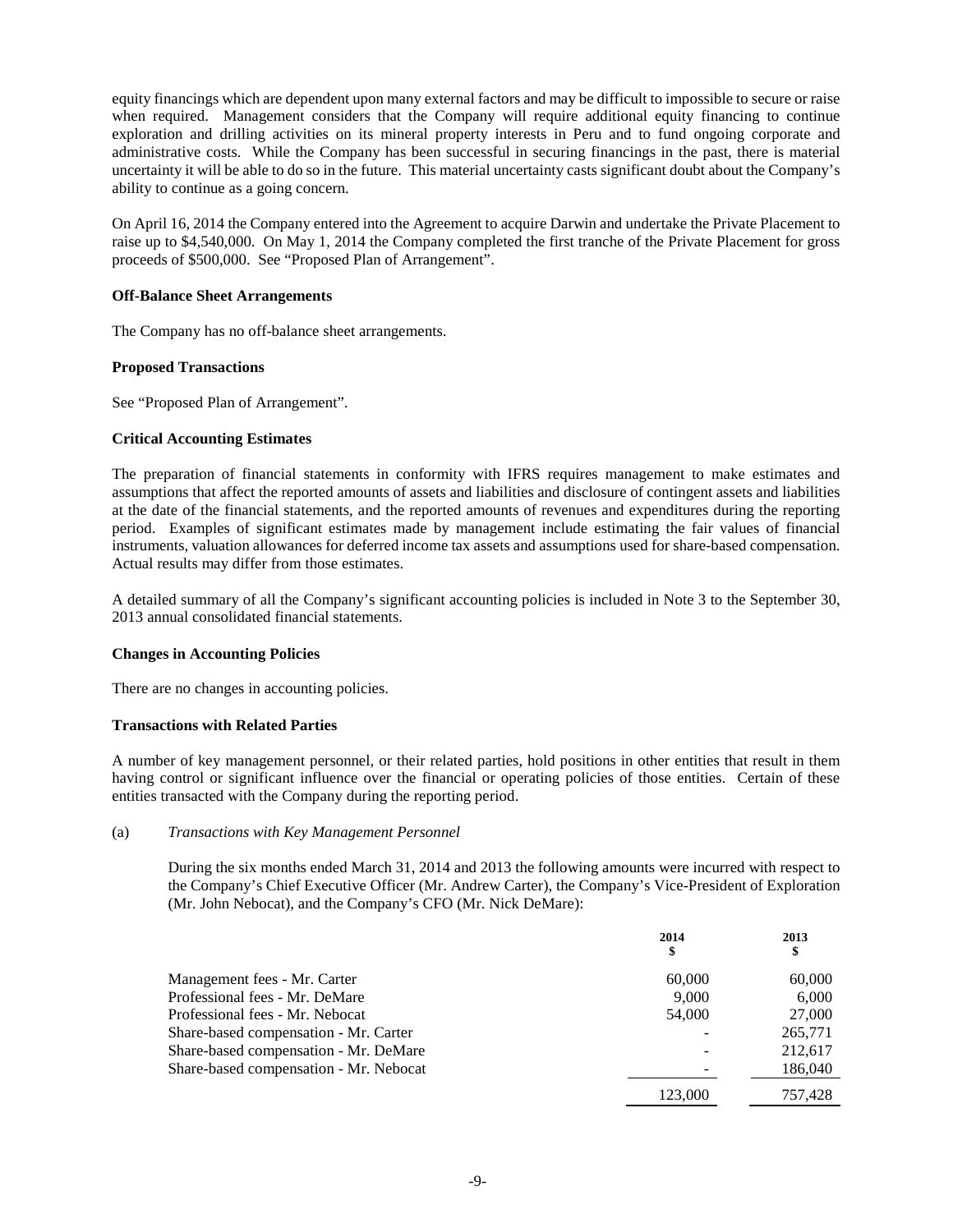The Company has expensed \$27,300 (2013 - \$15,200) professional fees to operations and capitalized \$35,700 (2013 - \$17,800) professional fees to exploration and evaluation assets.

As at March 31, 2014, \$10,500 (2013 - \$12,000) remained unpaid.

#### (b) *Transactions with Other Related Parties*

(i) During the six months ended March 31, 2014 and 2013 the following amounts were incurred with respect to non-management directors of the Company (Messrs. David Henstridge and William Lee) and the Company's Corporate Secretary (Ms. Mariana Bermudez):

|                                           | 2014<br>\$ | 2013<br>\$ |
|-------------------------------------------|------------|------------|
| Professional fees - Mr. Henstridge        | 6,000      | 4,500      |
| Professional fees - Mr. Lee               | 6,000      | 4,500      |
| Share-based compensation - Mr. Henstridge |            | 203,970    |
| Share-based compensation - Mr. Lee        |            | 106,308    |
| Share-based compensation - Ms. Bermudez   |            | 93,020     |
|                                           | 12.000     | 412.298    |

As at March 31, 2014, \$3,000 (2013 - \$6,000) remained unpaid.

- (ii) During the six months ended March 31, 2014 the Company incurred a total of \$21,800 (2013 \$20,600) with Chase, a private corporation owned by Mr. DeMare, for accounting and administrative services provided by Chase personnel, excluding Mr. DeMare, and \$2,010 (2013 - \$2,400) for rent. As at March 31, 2014, \$6,470 (2013 - \$12,700) remained unpaid.
- (c) The Company shared personnel, office and other costs with two public companies, Tumi Resources Limited ("Tumi") and Mawson Resources Limited ("Mawson"). Mr. DeMare and Mr. Henstridge are also directors of Tumi and Mawson. During the 2014 period the Company recorded \$8,745 (2013 - \$9,026) expenses with the public companies. As at March 31, 2014, \$3,060 (2013 - \$2,270) remained unpaid.

# **Risks and Uncertainties**

The Company competes with other mining companies, some of which have greater financial resources and technical facilities, for the acquisition of mineral concessions, claims and other interests, as well as for the recruitment and retention of qualified employees.

The Company is in compliance with all material regulations applicable to its exploration activities. Existing and possible future environmental legislation, regulations and actions could cause additional expense, capital expenditures, restrictions and delays in the activities of the Company, the extent of which cannot be predicted. Before production can commence on any properties, the Company must obtain regulatory and environmental approvals. There is no assurance that such approvals can be obtained on a timely basis or at all. The cost of compliance with changes in governmental regulations has the potential to reduce the profitability of operations.

The Company's mineral properties are located in Peru and consequently the Company is subject to certain risks, including currency fluctuations and possible political or economic instability which may result in the impairment or loss of mining title or other mineral rights, and mineral exploration and mining activities may be affected in varying degrees by political stability and governmental regulations relating to the mining industry.

## **Investor Relations Activities**

On February 1, 2013 the Company engaged Michael D'Amico to provide investor relations services at \$3,500 per month. Effective November 30, 2013 Mr. D'Amico's engagement was terminated. During the 2014 period the Company was billed a total of \$7,000 (2013 - \$3,500) by Mr. D'Amico.